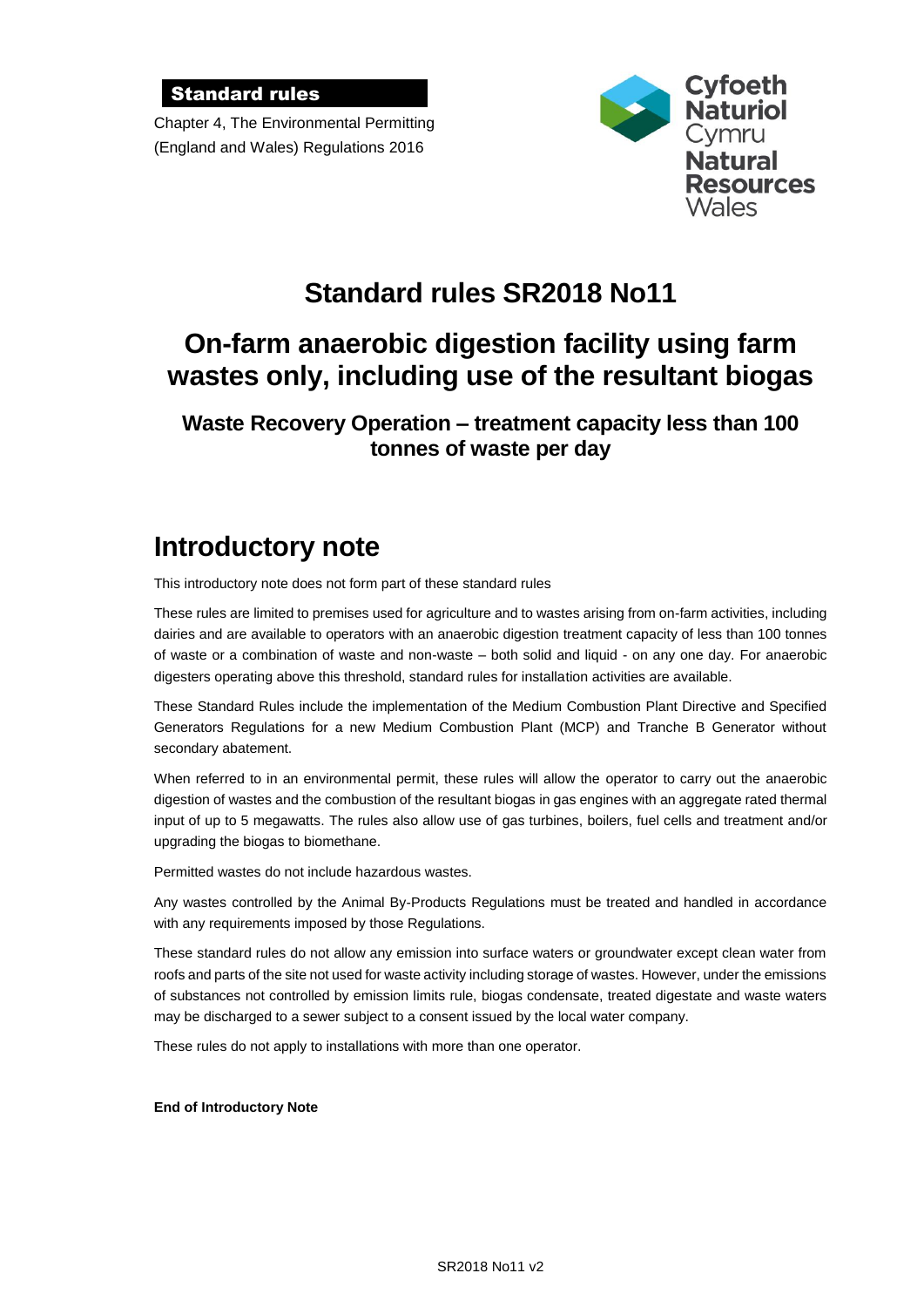# **Rules**

# **1 Management**

### **1.1 General management**

- 1.1.1 The operator shall manage and operate the activities:
	- (a) in accordance with a written management system that identifies and minimises risks of pollution, including those arising from operations, maintenance, accidents, incidents, nonconformances closure and those drawn to the attention of the operator as a result of complaints; and
	- (b) using sufficient competent persons and resources.
- 1.1.2 Records demonstrating compliance with condition 1.1.1 shall be maintained.
- 1.1.3 Any person having duties that are or may be affected by the matters set out in these standard rules shall have convenient access to a copy of them kept at or near the place where those duties are carried out.
- 1.1.4 The operator shall comply with the requirements of an approved competence scheme.

### **1.2 Avoidance, recovery and disposal of wastes produced by the activities**

- 1.2.1 The operator shall take appropriate measures to ensure that:
	- (a) the waste hierarchy referred to in Article 4 of the Waste Framework Directive is applied to the generation of waste by the activities; and
	- (b) any waste generated by the activities is treated in accordance with the waste hierarchy referred to in Article 4 of the Waste Framework Directive; and
	- (c) where disposal is necessary, this is undertaken in a manner which minimises its impact on the environment.
- 1.2.2 The operator shall review and record at least every four years whether changes to those measures should be made and take any further appropriate measures identified by a review.

# **2 Operations**

### **2.1 Permitted activities**

2.1.1 The operator is only authorised to carry out the activities specified in table 2.1 below ("the activities").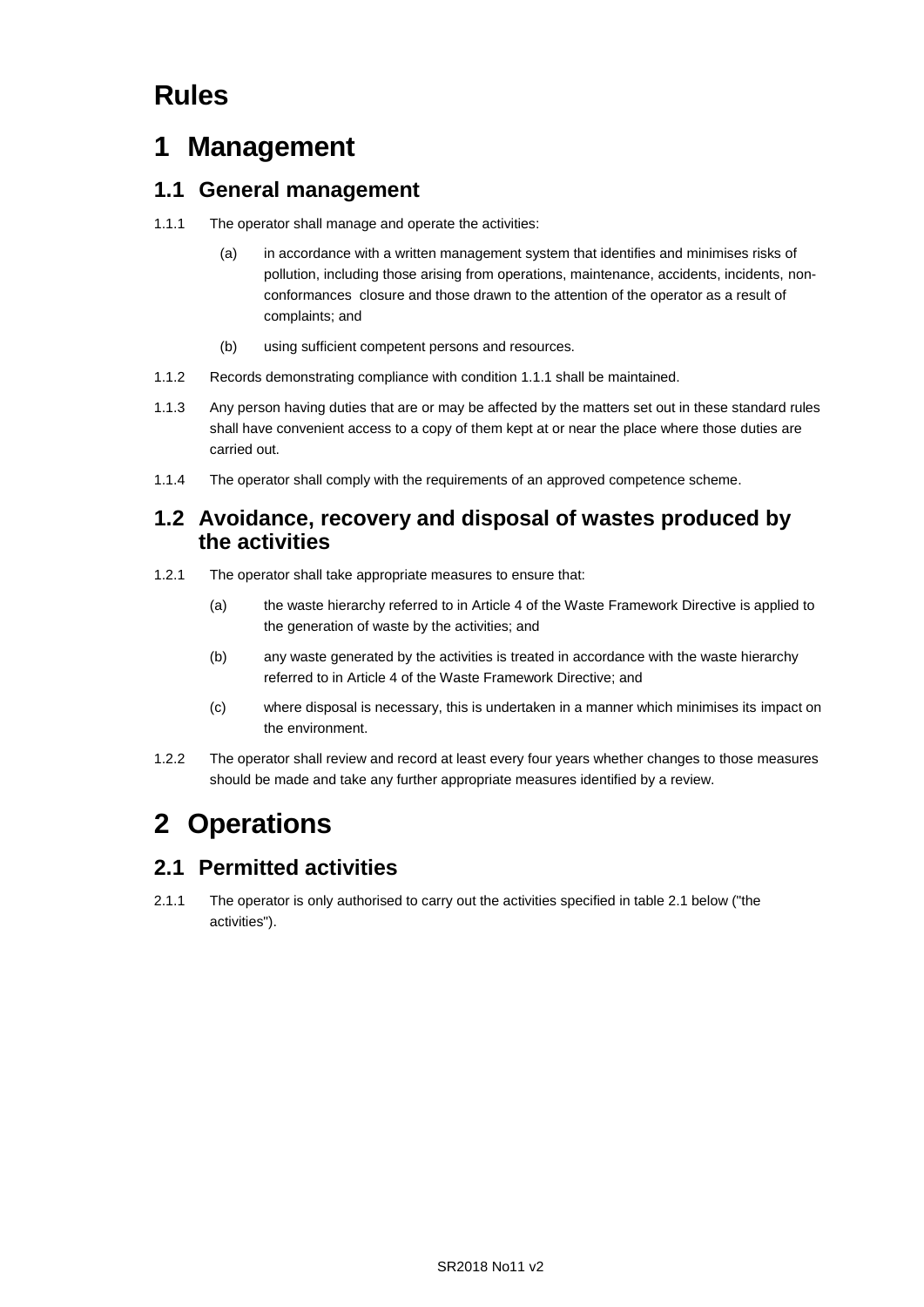| <b>Table 2.1 Activities</b>                                                                                                                                                                                                                                                |                                                                                                                                                                                                                                                                                                                                                                                                                                                                                                                                                                                                                                                                                                                                                                                                                                                                                                                                                                                                                                                                                                                                                                                                                                                                                                                                                                                                                                                                                                                                                                                                                                                                |
|----------------------------------------------------------------------------------------------------------------------------------------------------------------------------------------------------------------------------------------------------------------------------|----------------------------------------------------------------------------------------------------------------------------------------------------------------------------------------------------------------------------------------------------------------------------------------------------------------------------------------------------------------------------------------------------------------------------------------------------------------------------------------------------------------------------------------------------------------------------------------------------------------------------------------------------------------------------------------------------------------------------------------------------------------------------------------------------------------------------------------------------------------------------------------------------------------------------------------------------------------------------------------------------------------------------------------------------------------------------------------------------------------------------------------------------------------------------------------------------------------------------------------------------------------------------------------------------------------------------------------------------------------------------------------------------------------------------------------------------------------------------------------------------------------------------------------------------------------------------------------------------------------------------------------------------------------|
| <b>Description of activities</b>                                                                                                                                                                                                                                           | <b>Limits of activities</b>                                                                                                                                                                                                                                                                                                                                                                                                                                                                                                                                                                                                                                                                                                                                                                                                                                                                                                                                                                                                                                                                                                                                                                                                                                                                                                                                                                                                                                                                                                                                                                                                                                    |
| R13: Storage of wastes pending the operations<br>numbered R1 and R3                                                                                                                                                                                                        | All activities must be carried out on premises used<br>for agriculture.                                                                                                                                                                                                                                                                                                                                                                                                                                                                                                                                                                                                                                                                                                                                                                                                                                                                                                                                                                                                                                                                                                                                                                                                                                                                                                                                                                                                                                                                                                                                                                                        |
| R3: Recycling or reclamation of organic<br>substances that are not used as solvents<br>R1: Use principally as a fuel or other means to<br>generate energy.<br>D <sub>10</sub> : Incineration on land<br>New Medium Combustion Plant and / or<br><b>Specified Generator</b> | Anaerobic digestion of waste and the following<br>associated activities:<br>Treatment of waste including shredding, sorting,<br>$\bullet$<br>screening, compaction, bailing, mixing and<br>maceration.<br>Digestion of wastes including pasteurisation<br>$\bullet$<br>and chemical addition<br>Gas cleaning and upgrading to biomethane.<br>$\bullet$<br>Gas storage and drying<br>$\bullet$<br>Treatment of digestate including screening to<br>$\bullet$<br>remove plastic residues, centrifuge or pressing,<br>addition of thickening agents (polymers) or<br>drying.<br>Composting and maturation of digestate<br>$\bullet$<br>The use of combustible gases produced as a<br>$\bullet$<br>by-product of the anaerobic digestion process<br>as fuel.<br>Burning of biogas in gas engines, gas turbines,<br>$\bullet$<br>boilers and use in fuel cells.<br>Use of an auxiliary flare required only for short<br>$\bullet$<br>periods of breakdown or maintenance of the<br>facility.<br>Use of pressure release valves to protect the<br>$\bullet$<br>integrity of the plant. Such systems should not<br>be used routinely to vent unburnt biogas.<br>Except for the auxiliary flare, the aggregate<br>rated thermal input of all appliances used to<br>burn biogas shall be less than 5 megawatts.<br>The MCP and / or generator must not have<br>secondary abatement.<br>The MCP and / or generator must not be mobile.<br>The total quantity of waste or a combination of waste<br>and non-waste including solids and liquids accepted<br>at the site shall not exceed 100 tonnes in any one<br>day.<br>Anaerobic digestion of waste or waste containing |
|                                                                                                                                                                                                                                                                            | mixtures shall not exceed 100 tonnes per day.                                                                                                                                                                                                                                                                                                                                                                                                                                                                                                                                                                                                                                                                                                                                                                                                                                                                                                                                                                                                                                                                                                                                                                                                                                                                                                                                                                                                                                                                                                                                                                                                                  |



## **2.2 The site**

- 2.2.1 The activities shall not extend beyond the site, being the land shown edged in green on the site plan attached to the permit.
- 2.2.2 The permitted activities must not be carried out within:
	- (a) 10 metres of any watercourse;
	- (b) a groundwater source protection zone 1, or if a source protection zone has not been defined then within 50 metres of any well, spring or borehole used for the supply of water for human consumption. This must include private water supplies;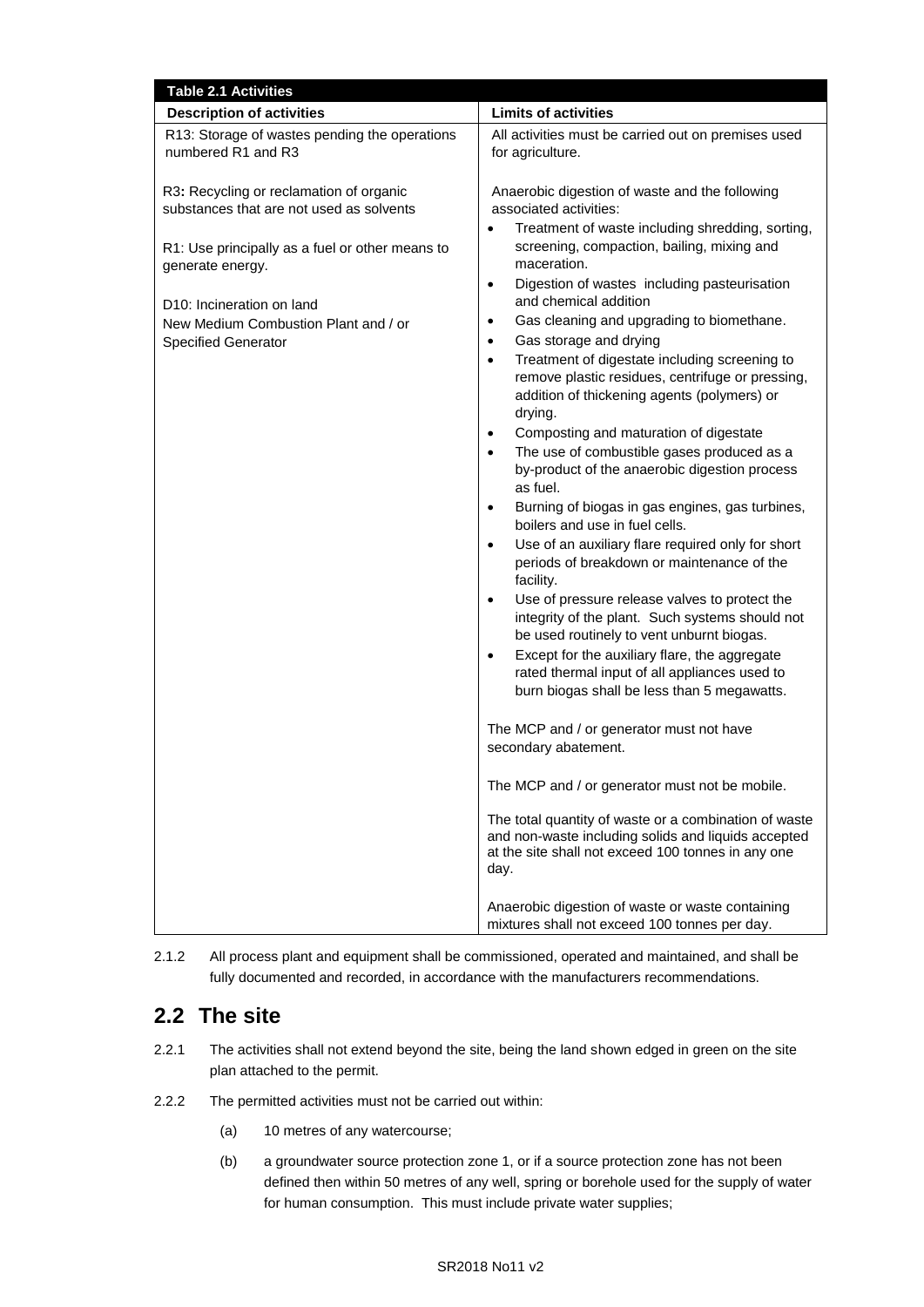- (c) a specified Air Quality Management Area;
- 2.2.3 The gas engine stack must be a minimum of 3 metres in height and must not be located within:
	- (a) 500 metres of a European Site or a Site of Special Scientific Interest (excluding any site designated solely for geological features);
	- (b) 200 metres from the nearest sensitive receptor in cases where the stack does not have an "effective" stack height of 3 metres or more, or the stack is less than 7 metres in height.

### **2.3 Waste acceptance**

- 2.3.1 Waste shall only be accepted if:
	- (a) it is of a type and quantity listed in tables 2.1 and 2.3 of these rules;
	- (b) it conforms to the description in the documentation supplied by the producer and holder;
	- (c) the waste is biodegradable;
	- (d) wastes that are animal by-products or contain animal by-products must be handled and processed in accordance with any requirements and restrictions imposed by the animal byproducts legislation; and
	- (e) it is not hazardous waste.
- 2.3.2 Records demonstrating compliance with rule 2.3.1 shall be maintained.

| Table 2.3 Waste Types |                                                                                                                                                                                                                       |  |  |  |
|-----------------------|-----------------------------------------------------------------------------------------------------------------------------------------------------------------------------------------------------------------------|--|--|--|
| Waste<br><b>Codes</b> | <b>Description</b>                                                                                                                                                                                                    |  |  |  |
| 02                    | WASTES FROM AGRICULTURE, HORTICULTURE, AQUACULTURE, FORESTRY, AND<br>HUNTING, FISHING, FOOD PREPARATION AND PROCESSING                                                                                                |  |  |  |
| 02 01                 | wastes from agriculture, horticulture, aquaculture, forestry, hunting and fishing                                                                                                                                     |  |  |  |
| 02 01 01              | sludge from washing and cleaning – vegetables, fruit and other crops                                                                                                                                                  |  |  |  |
| 02 01 03              | plant tissue waste - husks, cereal dust, waste animal feeds, off-cuts from vegetable and fruit and<br>other vegetation waste                                                                                          |  |  |  |
| 02 01 06              | animal faeces, urine, manure including spoiled straw                                                                                                                                                                  |  |  |  |
| 02 05                 | Wastes from the dairy products industry                                                                                                                                                                               |  |  |  |
| 02 05 01              | biodegradable materials unsuitable for consumption or processing (other than those containing<br>hazardous substances) – solid and liquid dairy products, milk, food processing wastes, yoghurt,<br>whey from dairies |  |  |  |
| 02 05 02              | sludge from dairies effluent treatment                                                                                                                                                                                |  |  |  |

## **2.4 Operating techniques**

2.4.1 The activities shall be operated using the techniques and in the manner described in Table 2.4 below.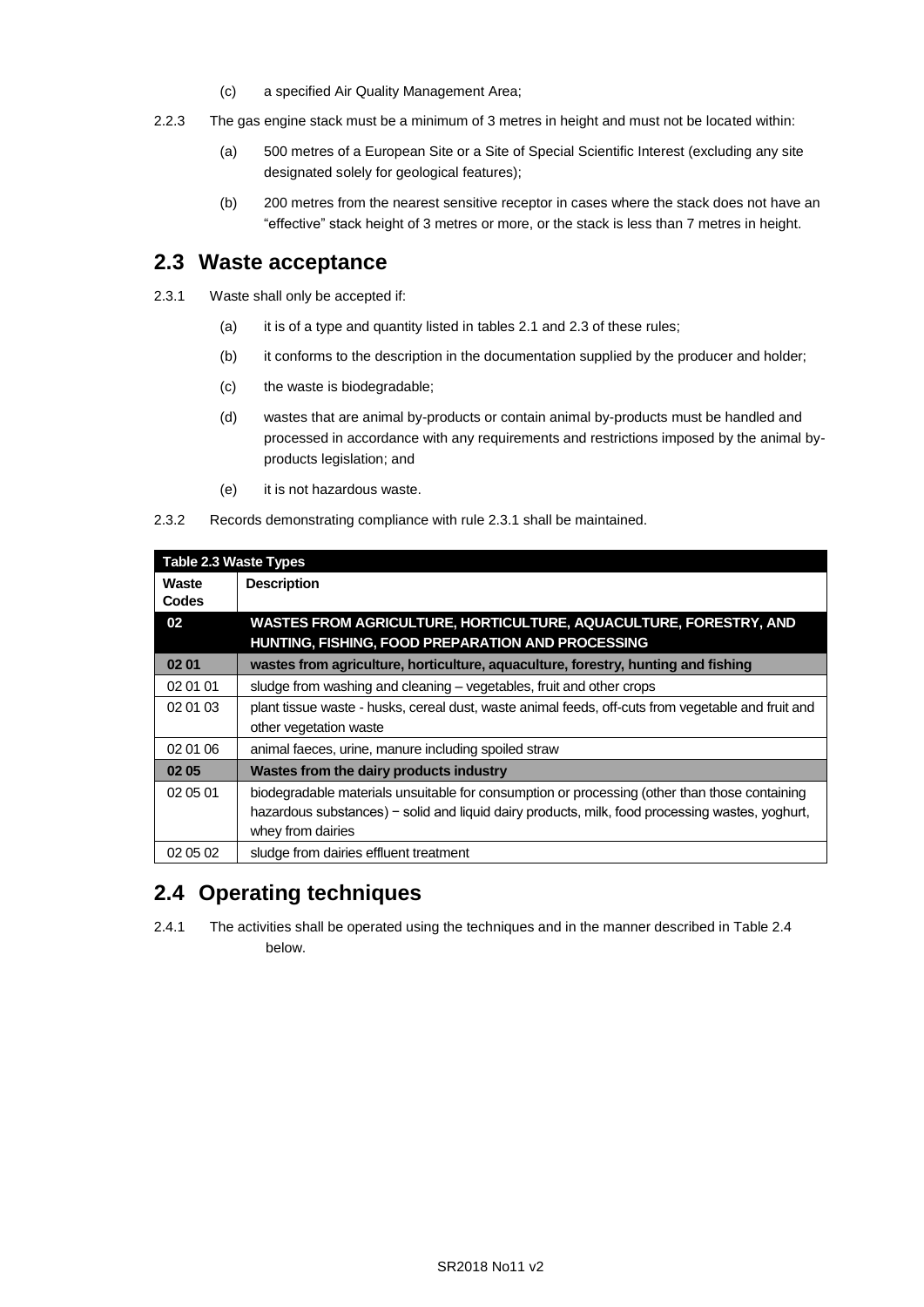#### **Table 2.4 Operating Techniques**

#### **Measures**

- 1) All waste solids, liquids and sludges shall be securely stored. In the event of a leak, spill or failure, material can be contained and recovered.
- 2) All storage and process tanks shall be fit for purpose and shall be regularly inspected and maintained in accordance with paragraph 2.1.2. In the event of a leak, spill or failure, material can be contained and recovered.
- 3) Digestate shall be stored within containers or lagoons and should be of a design and capacity fit for purpose. The lagoon shall have a free board of 750mm.
- 4) Gas engine stack height shall be no less than 3 metres.
- 5) Periods of start-up and shut down of the MCP and generator must be kept as short as possible
- 6) There is no persistent emission of 'dark smoke' as defined in section 3(1) of the Clean Air Act 1993.
- 7) The stack(s) must be vertical and unimpeded by cowls or caps.
- 8) All biogas condensate shall be discharged into a sealed drainage system or recirculated back to the digester.
- 9) Emissions of unburned biogas and the operation of the auxiliary flare shall be minimised. Any significant emissions of unburned biogas (including the operation of the pressure relief valves, and the operation of the auxiliary flare shall be recorded.

# **3 Monitoring**

### **3.1 Emissions to air, water or land**

3.1.1 There shall be no point source emissions to air, water or land, except from the sources and emission points listed in table 3.1

| Table 3.1 Point source emissions to air - emission limits and monitoring requirements |                                                                       |                                                                                                                                                                                                                      |                                                                                                                                                                                                                                                                                                                         |  |  |
|---------------------------------------------------------------------------------------|-----------------------------------------------------------------------|----------------------------------------------------------------------------------------------------------------------------------------------------------------------------------------------------------------------|-------------------------------------------------------------------------------------------------------------------------------------------------------------------------------------------------------------------------------------------------------------------------------------------------------------------------|--|--|
| <b>Emission</b><br><b>Point and</b><br><b>Source</b>                                  | <b>Parameter</b>                                                      | Limit (including<br>units)                                                                                                                                                                                           | <b>Monitoring Frequency and Standard or</b><br><b>Method</b>                                                                                                                                                                                                                                                            |  |  |
| Stacks on<br>engines<br>operational<br>before 20 Dec<br>2018                          | Oxides of<br>Nitrogen                                                 | 500 mg/ $Nm3$                                                                                                                                                                                                        | Annual monitoring<br>Monitoring equipment, techniques,<br>personnel and organisations employed for<br>the engine stack emissions monitoring<br>programme (including the measurement of                                                                                                                                  |  |  |
|                                                                                       | Carbon<br>monoxide                                                    | 1400 $mg/Nm3$                                                                                                                                                                                                        |                                                                                                                                                                                                                                                                                                                         |  |  |
|                                                                                       | Sulphur<br>dioxide                                                    | 350 mg/ $Nm3$                                                                                                                                                                                                        |                                                                                                                                                                                                                                                                                                                         |  |  |
|                                                                                       | <b>Total volatile</b><br>organic<br>compounds<br>including<br>methane | exhaust gas temperature) shall have either<br>1000 mg/m3<br><b>MCERTS certification or MCERTS</b><br>accreditation (as appropriate).<br>Wales.<br>Uncertainty allowance as stated in EA<br>guidance LFTGN08 v2 2010. | Emission levels at Normal Temperature and<br>Pressure and 5%O2, unless otherwise<br>agreed in writing by Natural Resources<br>To ensure effective plume breakaway,<br>minimum stack gas exit velocity shall be no<br>less than 15 m/s or 12 m/s where stack<br>volume flow is less than $0.5 \text{ m}^3/\text{s}$ ; OR |  |  |
|                                                                                       |                                                                       |                                                                                                                                                                                                                      | The gas exit temperature shall be no less<br>than 200°C.                                                                                                                                                                                                                                                                |  |  |
| Stacks on new<br>engines put in<br>operation after<br>20 Dec 2018                     | Oxides of<br>Nitrogen                                                 | 500 mg/Nm $3$                                                                                                                                                                                                        | Annual monitoring                                                                                                                                                                                                                                                                                                       |  |  |
|                                                                                       | Carbon<br>monoxide                                                    | 1400 $mg/Nm3$                                                                                                                                                                                                        |                                                                                                                                                                                                                                                                                                                         |  |  |

3.1.2 The limits given in table 3.1 shall not be exceeded.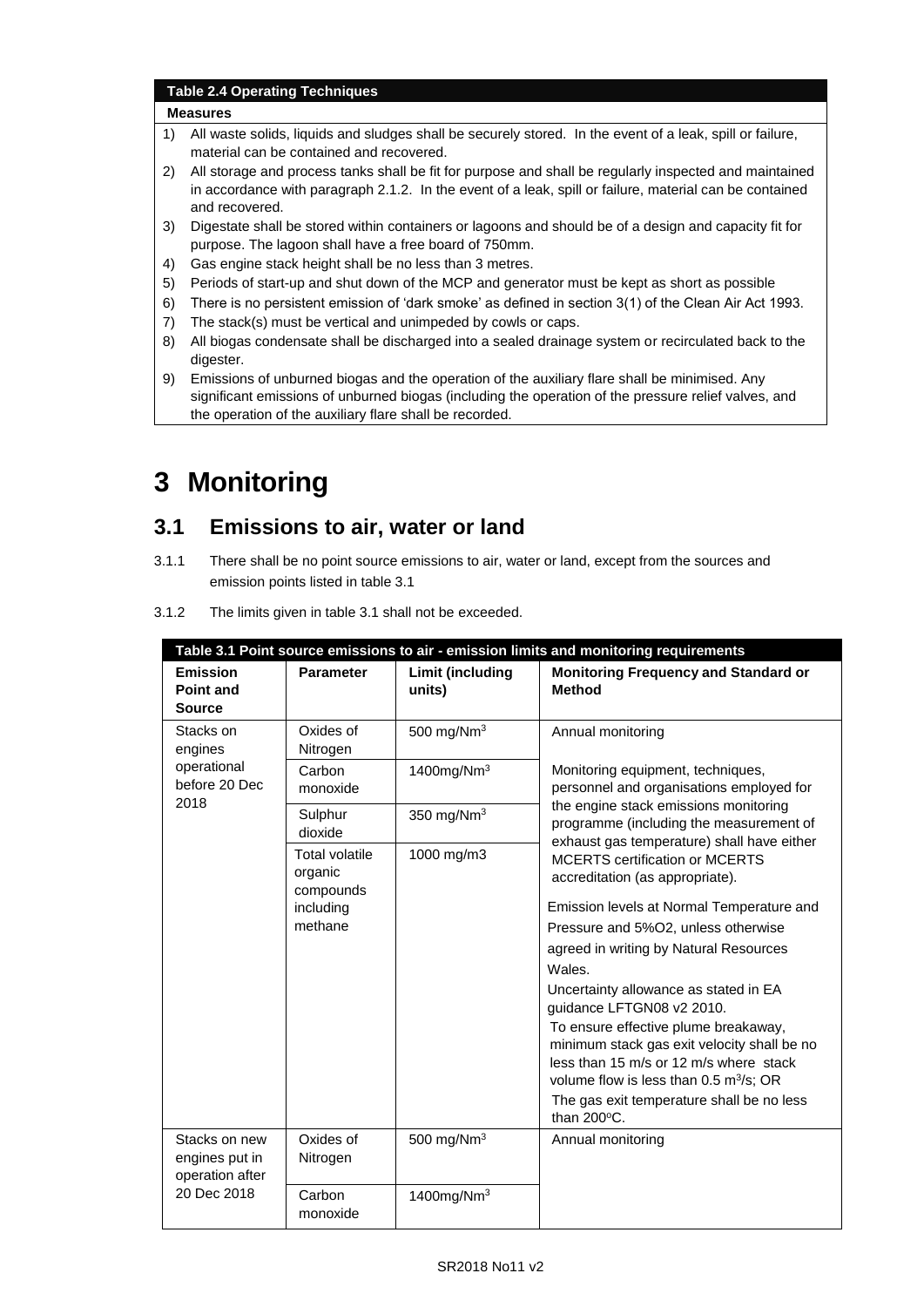|                                                                  | Sulphur<br>dioxide                                                    | 107 mg/ $Nm3$ | Monitoring equiptment, techniques,<br>personnel and organisations employed for<br>the engine stack emissions monitoring<br>programme (including measurement of<br>Exhaust gas temperature) shall have either<br><b>MCERTS certification or MCERTS</b><br>accreditation (as appropriate).<br>All limits are defined at a temperature of<br>273.15 K, a pressure of 101.3 kPa and after<br>correction for the water vapour content of<br>the waste gases at a standardised O2<br>content of 5%.<br>Uncertainty allowance as stated in EA<br>guidance LFTGN08 v2 2010.<br>To ensure effective plume breakaway,<br>minimum stack gas exit velocity shall be no<br>less than 15 m/s or 12 m/s where stack<br>volume flow is less than 0.5 m <sup>3</sup> /s; OR<br>The gas exit temperature shall be no less<br>than 200°C. |
|------------------------------------------------------------------|-----------------------------------------------------------------------|---------------|------------------------------------------------------------------------------------------------------------------------------------------------------------------------------------------------------------------------------------------------------------------------------------------------------------------------------------------------------------------------------------------------------------------------------------------------------------------------------------------------------------------------------------------------------------------------------------------------------------------------------------------------------------------------------------------------------------------------------------------------------------------------------------------------------------------------|
|                                                                  | Dust                                                                  | No limit set  |                                                                                                                                                                                                                                                                                                                                                                                                                                                                                                                                                                                                                                                                                                                                                                                                                        |
|                                                                  | <b>Total volatile</b><br>organic<br>compounds<br>including<br>methane | 1000 mg/m3    |                                                                                                                                                                                                                                                                                                                                                                                                                                                                                                                                                                                                                                                                                                                                                                                                                        |
| Stacks on                                                        | No <sub>x</sub>                                                       | No limit set  | None specified.                                                                                                                                                                                                                                                                                                                                                                                                                                                                                                                                                                                                                                                                                                                                                                                                        |
| boilers burning                                                  | SO <sub>2</sub>                                                       | No limit set  |                                                                                                                                                                                                                                                                                                                                                                                                                                                                                                                                                                                                                                                                                                                                                                                                                        |
| biogas                                                           | Dust                                                                  | No limit set  |                                                                                                                                                                                                                                                                                                                                                                                                                                                                                                                                                                                                                                                                                                                                                                                                                        |
| Stacks or vents<br>on biogas<br>upgrading plant                  | <b>No</b><br>parameter<br>set                                         | No limit set  | None specified.                                                                                                                                                                                                                                                                                                                                                                                                                                                                                                                                                                                                                                                                                                                                                                                                        |
| Stacks or vents<br>on biofilter<br>and/or<br>scrubbing<br>system | <b>No</b><br>parameter<br>set                                         | No limit set  | Biofilter and/or scrubbing system shall be<br>regularly checked and maintained to ensure<br>that they remain effective                                                                                                                                                                                                                                                                                                                                                                                                                                                                                                                                                                                                                                                                                                 |
| Auxiliary flare                                                  | Oxides of<br>Nitrogen                                                 | No limit set  | Record of operating hours (to be submitted<br>annually).                                                                                                                                                                                                                                                                                                                                                                                                                                                                                                                                                                                                                                                                                                                                                               |
| Pressure relief<br>valves                                        | <b>Biogas</b>                                                         | No limit set  | Weekly visual or remote monitoring to<br>ensure valves are correctly seated.                                                                                                                                                                                                                                                                                                                                                                                                                                                                                                                                                                                                                                                                                                                                           |

## **3.2 Emissions of substances not controlled by emission limits**

- 3.2.1 Emissions of substances not controlled by emission limits (excluding odour) shall not cause pollution. The operator shall not be taken to have breached this rule if appropriate measures, including, but not limited to, those specified in any approved emissions management plan, have been taken to prevent or where that is not practicable, to minimise, those emissions
- 3.2.2 The operator shall:
	- (a) if notified by Natural Resources Wales that the activities are giving rise to pollution, submit to Natural Resources Wales for approval within the period specified, an emissions management plan;
	- (b) implement the approved emissions management plan, from the date of approval, unless otherwise agreed in writing by Natural Resources Wales.
- 3.2.3 All liquids in containers, whose emission to water or land could cause pollution, shall be provided with secondary containment, unless the operator has used other appropriate measures to prevent or where that is not practicable, to minimise leakage and spillage from the primary container.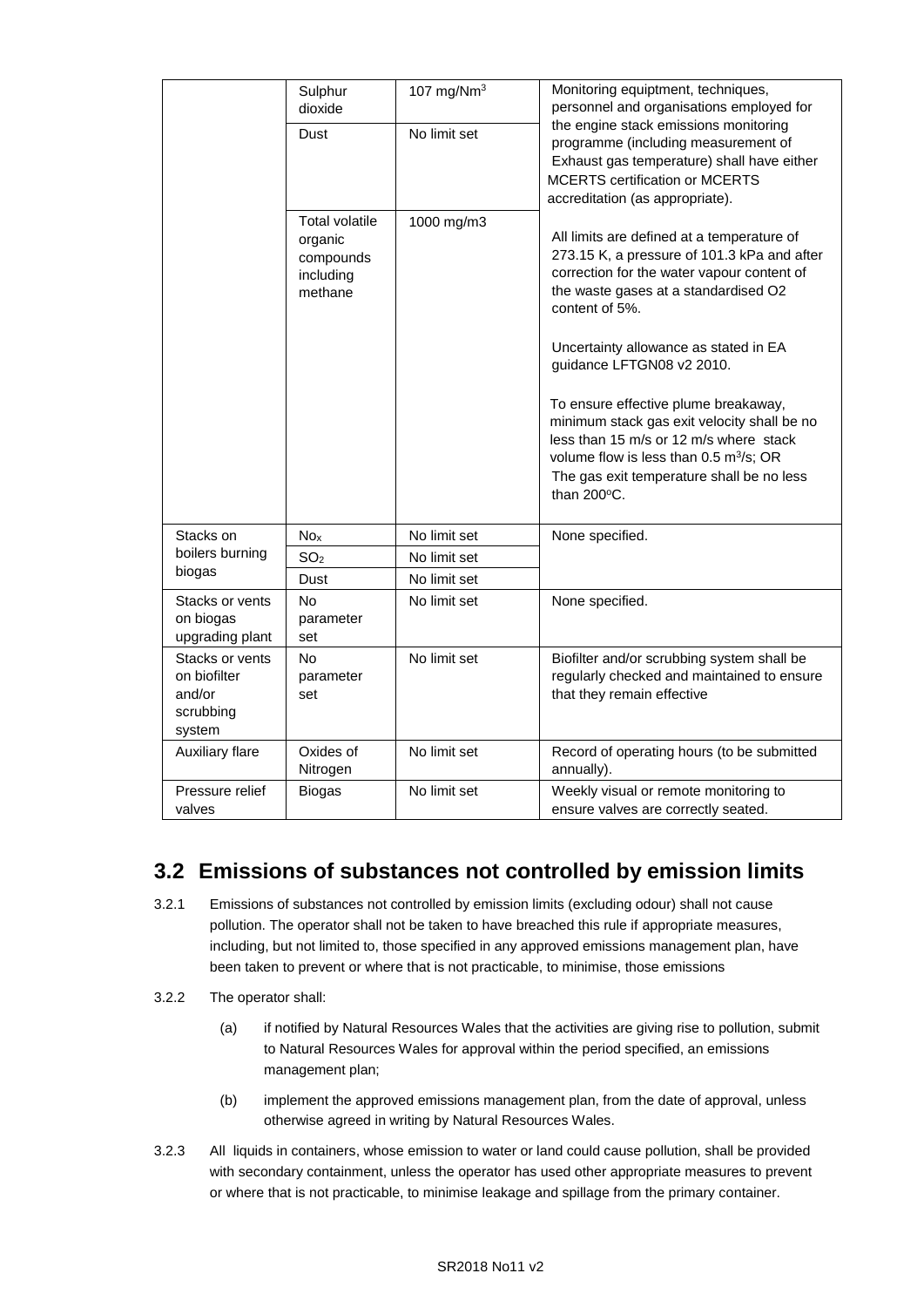## **3.3 Odour**

- 3.3.1 Emissions from the activities shall be free from odour at levels likely to cause pollution outside the site, as perceived by an authorised officer of Natural Resources Wales, unless the operator has used appropriate measures, including, but not limited to, those specified in any approved odour management plan, to prevent or where that is not practicable, to minimise, the odour.
- 3.3.2 The operator shall:
	- (a) maintain and implement an odour management plan;
	- (b) if notified by Natural Resources Wales that the activities are giving rise to pollution outside the site due to odour, submit to Natural Resources Wales for approval within the specified period, a revised odour management plan;
	- (c) implement any approved revised odour management plan from the date of approval, unless otherwise agreed in writing by Natural Resources Wales.

### **3.4 Noise and vibration**

- 3.4.1 Emissions from the activities shall be free from noise and vibration at levels likely to cause pollution outside the site, as perceived by an authorised officer of Natural Resources Wales, unless the operator has used appropriate measures, including, but not limited to, those specified in any approved noise and vibration management plan, to prevent or where that is not practicable, to minimise, the noise and vibration.
- 3.4.2 The operator shall:
	- (a) if notified by Natural Resources Wales that the activities are giving rise to pollution outside the site due to noise and vibration, submit to Natural Resources Wales for approval within the period specified, a noise and vibration management plan;
	- (b) implement the approved noise and vibration management plan, from the date of approval, unless otherwise agreed in writing by Natural Resources Wales.

## **3.5 Monitoring**

- 3.5.1 The operator shall, unless otherwise agreed in writing by Natural Resources Wales, undertake the monitoring specified in table 3.1.
- 3.5.2 The operator shall maintain records of all monitoring required by these standard rules including records of the taking and analysis of samples, instrument measurements (periodic and continual), calibrations, examinations, test and surveys and any assessment or evaluation made on the basis of such data. These records shall be submitted to Natural Resources Wales annually in the form of a report.

### **3.6 Pests**

- 3.6.1 The activities shall not give rise to the presence of pests which are likely to cause pollution, hazard or annoyance outside the boundary of the site. The operator shall not be taken to have breached this condition if appropriate measures, including, but not limited to, those specified in any approved pests management plan, have been taken to prevent or where that is not practicable, to minimise the presence of pests on the site.
- 3.6.2 The operator shall:
	- (a) if notified by Natural Resources Wales, submit to Natural Resources Wales for approval within the period specified, a pests management plan which identifies and minimises risks of pollution, hazard or annoyance from pests;
	- (b) implement the pests management plan, from the date of approval, unless otherwise agreed in writing by Natural resources Wales.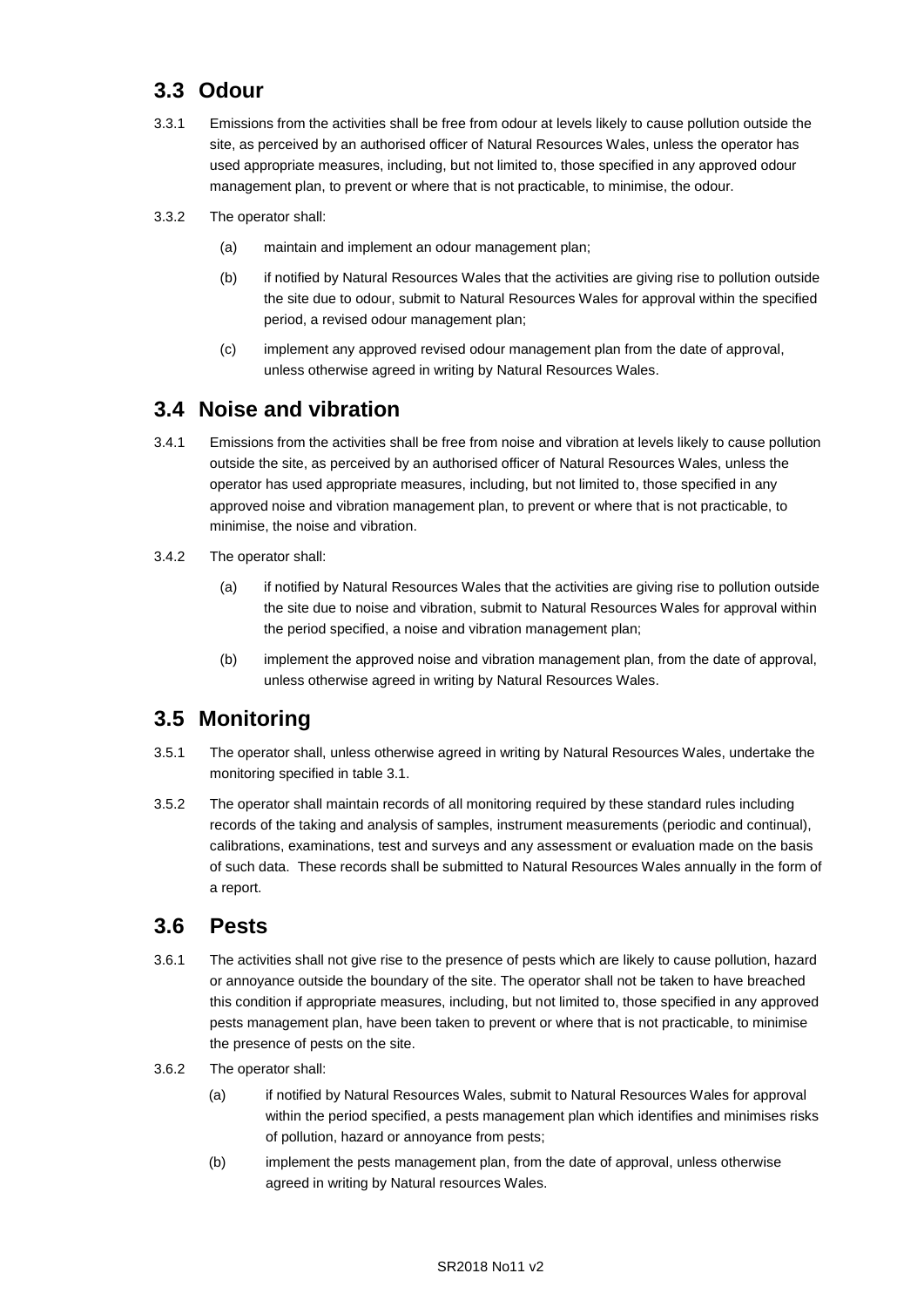# **4 Information**

## **4.1 Records**

- 4.1.1 All records required to be made by these standard rules shall:
	- (a) be legible;
	- (b) be made as soon as reasonably practicable;
	- (c) if amended, be amended in such a way that the original and any subsequent amendments remain legible or are capable of retrieval; and
	- (d) be retained, unless otherwise agreed by Natural Resources Wales, for at least 6 years from the date when the records were made, or in the case of the following records until permit surrender:
		- (i) off-site environmental effects; and
		- (ii) matters which affect the condition of land and groundwater
- 4.1.2 The operator shall keep on site all records, plans and the management system required to be maintained by these standard rules, unless otherwise agreed in writing by Natural Resources Wales.
- 4.1.3 The operator must maintain a record of the type and quantity of fuel used in the MCPs.

## **4.2 Reporting**

- 4.2.1 The operator shall send all reports and notifications required by these standard rules to Natural Resources Wales using the contact details supplied in writing by Natural Resources Wales.
- 4.2.2 Within one month of the end of each quarter, the operator shall submit to Natural Resources Wales using the form made available for the purpose, the information specified on the form relating to the site and the waste accepted and removed from it during the previous quarter.

## **4.3 Notifications**

- 4.3.1 Natural Resources Wales shall be notified without delay following the detection of:
	- (a) any malfunction, breakdown or failure of equipment or techniques, accident or emission of a substance not controlled by an emission limit which has caused, is causing or may cause significant pollution;
	- (b) the breach of a limit specified in these standard rules; or
	- (c) any significant adverse environmental effects.
- 4.3.2 Written confirmation of actual or potential pollution incidents and breaches of emission limits shall be submitted within 24 hours.
- 4.3.3 Where Natural Resources Wales has requested in writing that it shall be notified when the operator is to undertake monitoring and/or spot sampling, the operator shall inform Natural Resources Wales when the relevant monitoring and/or spot sampling is to take place. The operator shall provide this information to Natural Resources Wales at least 14 days before the date the monitoring is to be undertaken.
- 4.3.4 Natural Resources Wales shall be notified within 14 days of the occurrence of the following matters except where such disclosure is prohibited by Stock Exchange rules:
	- (a) Where the operator is a registered company:
		- any change in the operator's trading name, registered name or registered office address; and
		- any steps taken with a view to the operator going into administration, entering into a company voluntary arrangement or being wound up.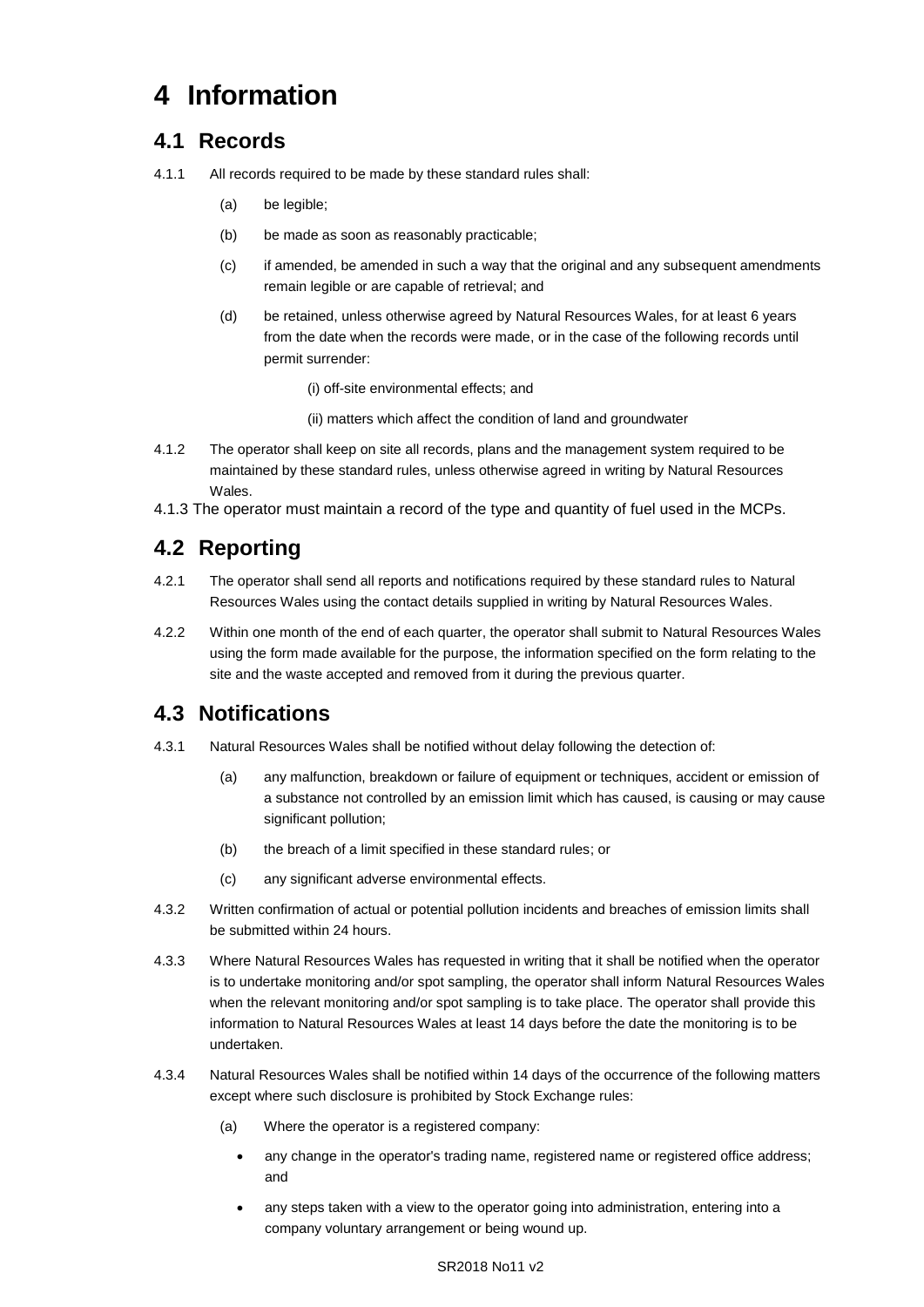- (b) Where the operator is a corporate body other than a registered company:
	- any change in the operator's name or address; and
	- any steps taken with a view to the dissolution of the operator.
- (c) In any other case:
	- the death of any of the named operators (where the operator consists of more than one named individual);
	- any change in the operator's name(s) or address(es);and
	- any steps taken with a view to the operator, or any one of them, going into bankruptcy, entering into a composition or arrangement with creditors, or, in the case them being in a partnership, dissolving the partnership.
- 4.3.5 Without undue delay Natural Resources Wales shall be notified of planned change to the MCP which would affect the applicable ELV.

### **4.4 Interpretation**

- 4.4.1 In these standard rules the expressions listed below shall have the meaning given.
- 4.4.2 In these standard rules references to reports and notifications mean written reports and notifications, except when reference is being made to notification being made "without delay", in which case it may be provided by telephone.

*"accident"* means an accident that may result in pollution.

*"anaerobic digestion"* means a process of controlled decomposition of biodegradable materials under managed conditions where free oxygen is absent, at temperatures suitable for naturally occurring mesophilic or thermophilic anaerobe and facultative anaerobe bacteria species, which convert the inputs to a methanerich biogas and whole digestate.

*"agriculture"* means as defined in The Agriculture Act 1947 including:-"horticulture, fruit growing, seed growing, dairy farming and livestock breeding and keeping, the use of land as grazing land, meadow land, osier land, market gardens and nursery grounds, and the use of land for woodlands where that use is ancillary to the farming of the land for other agricultural purposes, and 'agriculture' shall be constructed accordingly"

*"animal by-products legislation"* refers to animal by-products which are subject to the requirements and controls in Regulation (EC) 1069/2009 (as amended) and its corresponding implementing Regulation (EC) 142/2011 (as amended). These are enforced through The Animal By-Products (Enforcement) (England) Regulations 2011 and The Animal By-Products (Enforcement) (No2) (Wales) Regulations 2011. You will need to add NI and Scot legislation if QP covers the UK.

"*animal by-products*" are defined in Article 3 of Regulation (EC) 1069/2009 as 'entire bodies or parts of animals, products of animal origin or other products obtained from animals that are not intended for human consumption'. This includes catering waste, used cooking oil, former foodstuffs, butcher and slaughterhouse waste, blood, feathers, wool, hides and skins, fallen stock, pet animals, zoo and circus animals, hunt trophies, manure, ova, embryos and semen not intended for breeding purposes.

*"animal waste"* means any waste consisting of animal matter that has not been processed into food for human consumption.

*"Annex I"* means Annex I to Directive 2008/98/EC of the European Parliament and of the Council on waste.

*"Annex II"* means Annex II to Directive 2008/98/EC of the European Parliament and of the Council on waste.

*"authorised officer"* means any person authorised by Natural Resources Wales under section 108(1) of The Environment Act 1995 to exercise, in accordance with the terms of any such authorisation, any power specified in Section 108(4) of that Act*.*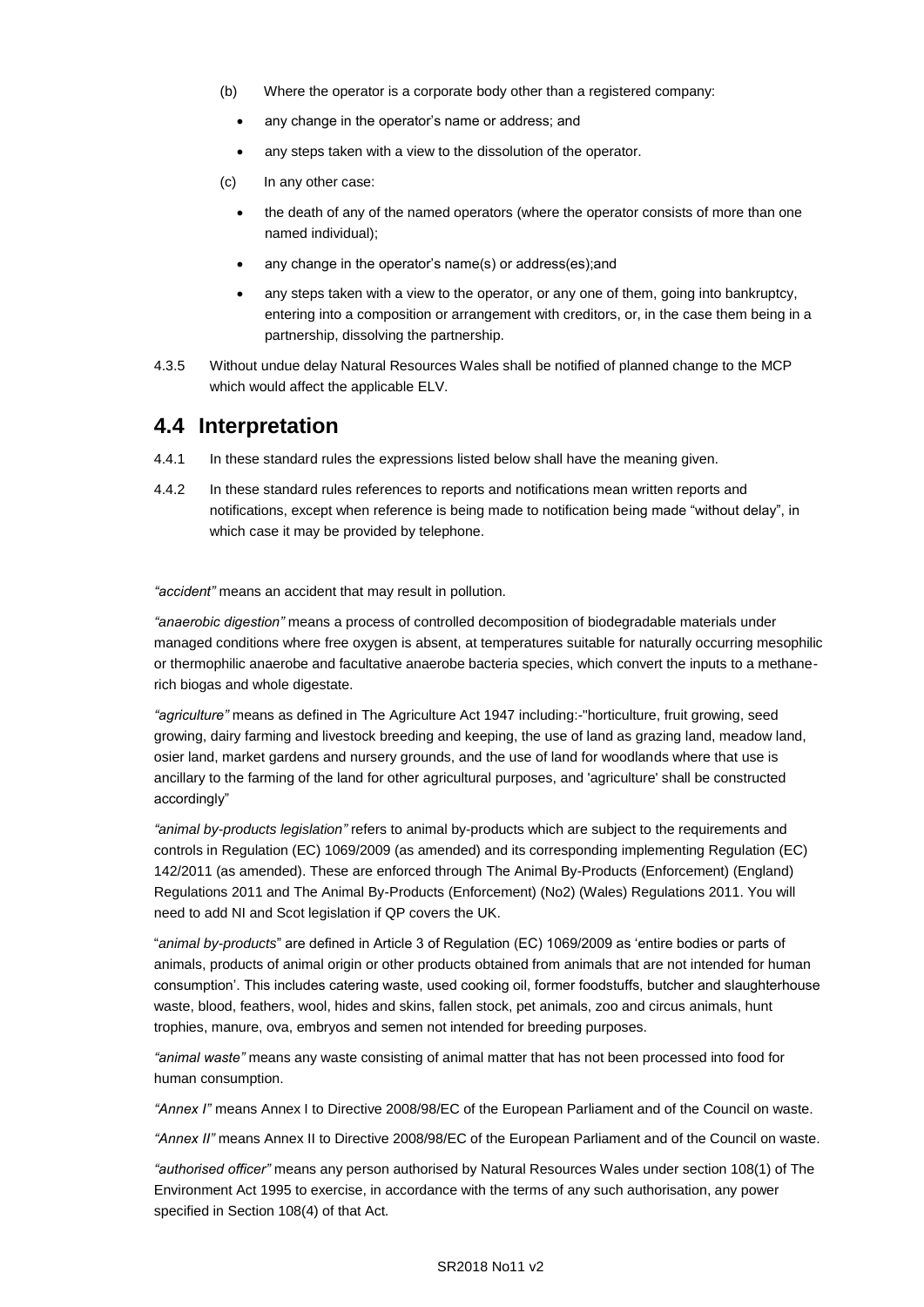*"D*" means a disposal operation provided for in Annex I to Directive 2008/98/EC of the European Parliament and of the Council on waste.

*"digestate"* means material resulting from an anaerobic digestion process

"emissions to land" includes emissions to groundwater.

*"emissions of substances not controlled by emission limits"* means emissions of substances to air, water or land from the activities, either from the emission points specified in these standard rules or from other localised or diffuse sources, which are not controlled by an emission limit**.**

*"European Site*" means candidate or Special Area of Conservation and proposed or Special Protection Area in England and Wales, within the meaning of Council Directives 79/409/EEC on the conservation of wild birds and 92/43/EEC on the conservation of natural habitats and of wild flora and fauna and the Conservation of Habitats and Species Regulations 2010. Internationally designated Ramsar sites are dealt with in the same way as European sites as a matter of government policy and for the purpose of these rules will be considered as a European Site.

*"Gas engine effective stack height"* means:

- (a) If away from buildings actual stack height is no less than 3 meters.
- (b) If attached to or on top of a building the stack tip must be no less than 3 meters above roof ridge.
- (c) If there are other buildings within a distance of 5L from the point of discharge, the top of the stack must be no less than 3 meters above the roof ridge of the highest building. L is the lesser of the two measurements of building height and maximum width of the building.

'generator" means any combustion plant which is used to generate electricity, excluding mobile, unless it is connected to the national grid or other apparatus, equipment or appliances at a site, and is performing a function could be performed by a generator that is not mobile.

*"groundwater"* means all water, which is below the surface of the ground in the saturation zone and in direct contact with the ground or subsoil.

*"groundwater source protection zone"* has the meaning given in the document titled "Groundwater Protection: Principles and practice" published by the Environment Agency in 2012.

*"hazardous property"* has the meaning in Annex lll of the Waste Framework Directive.

*"hazardous substance"* means a substance classified as hazardous as a consequence of fulfilling the criteria laid down in parts 2 to 5 of Annex I to Regulation (EC) No 1272/2008.

*"hazardous waste"* has the meaning given in the Hazardous Waste (Wales) Regulations 2005 (as amended).

*"impermeable surface"* means a surface or pavement constructed and maintained to a standard sufficient to prevent the transmission of liquids beyond the pavement surface, and should be read in conjunction with the term "sealed drainage system" (below).

*"maturation*" means optional period of treatment or storage of separated fibre digestate under predominantly aerobic conditions

*"MCERTS"* means the Environment Agency's Monitoring Certification Scheme.

"medium combustion plant" means a combustion plant with a rated thermal input equal or greater than1 megawatt but less than 50 megawatts.

'Mobile Specified Generator' or 'Mobile MCP' means one that is designed to move or be moved whether on roads or on land

*"Natural Resources Wales"* means the Natural Resources Body for Wales established by article 3 of the Natural Resources Body for Wales (Establishment) Order 2012. The Natural Resources Body for Wales (Functions) Order 2013 transferred the relevant functions of the Countryside Council for Wales, and functions of the Environment Agency and the Forestry Commission in Wales to the Natural Resources Body for Wales.